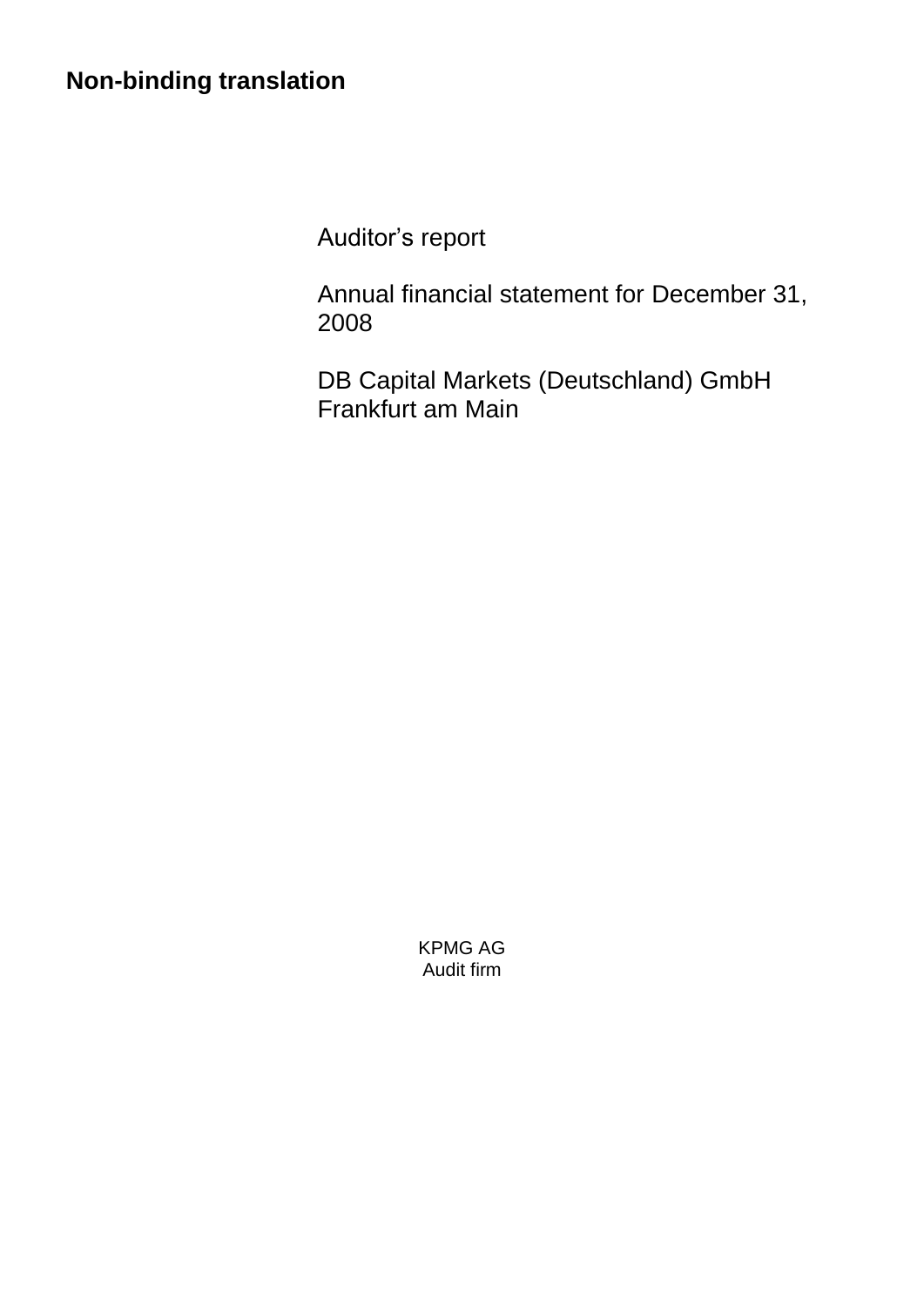

# Balance sheet for December 31, 2008

| <b>Assets</b>                                                                                                                                                                         |                  |                  |
|---------------------------------------------------------------------------------------------------------------------------------------------------------------------------------------|------------------|------------------|
|                                                                                                                                                                                       | 12.31.2008       | Previous Year    |
|                                                                                                                                                                                       | <b>EUR</b>       | <b>EUR</b>       |
| <b>A. Fixed Assets</b>                                                                                                                                                                |                  |                  |
| I. Financial assets                                                                                                                                                                   |                  |                  |
| Shares in affiliated companies<br>1.                                                                                                                                                  | 5,481 482,768.85 | 1,389,873,225.77 |
| Holdings<br>2.                                                                                                                                                                        | 25,803,921.57    | 25,803,921.57    |
|                                                                                                                                                                                       | 5,507,286,690.42 | 1,415,677,147.34 |
|                                                                                                                                                                                       |                  |                  |
| <b>B. Current Assets</b>                                                                                                                                                              |                  |                  |
| I. Accounts receivable and other assets<br>Receivables from affiliated companies<br>1.<br>- thereof due to the shareholder<br>12,370,185.40 EUR (previous year:<br>49,881,685.00 EUR) | 1,417,958,535.50 | 605,111,824.86   |
| II. Current asset securities                                                                                                                                                          | 530,000,000.00   | 0.00             |
| - thereof with the shareholder<br>530,000,000.00 EUR (previous year: 0.00 EUR)                                                                                                        |                  |                  |
| III. Credit with lending institutions<br>- thereof with the shareholder<br>30,403,454.05 (previous year: 525,789,134.98                                                               | 30.403.454,05    | 525.789.134,98   |
| EUR)                                                                                                                                                                                  |                  |                  |
| - thereof with affiliated companies                                                                                                                                                   |                  |                  |
| 30,403,454.05 (previous year: 525,789,134.98)                                                                                                                                         |                  |                  |
|                                                                                                                                                                                       | 1,976,361,989.64 | 1,130,900,959.84 |
|                                                                                                                                                                                       | 7,485,648,680.06 | 2,546,578,107.18 |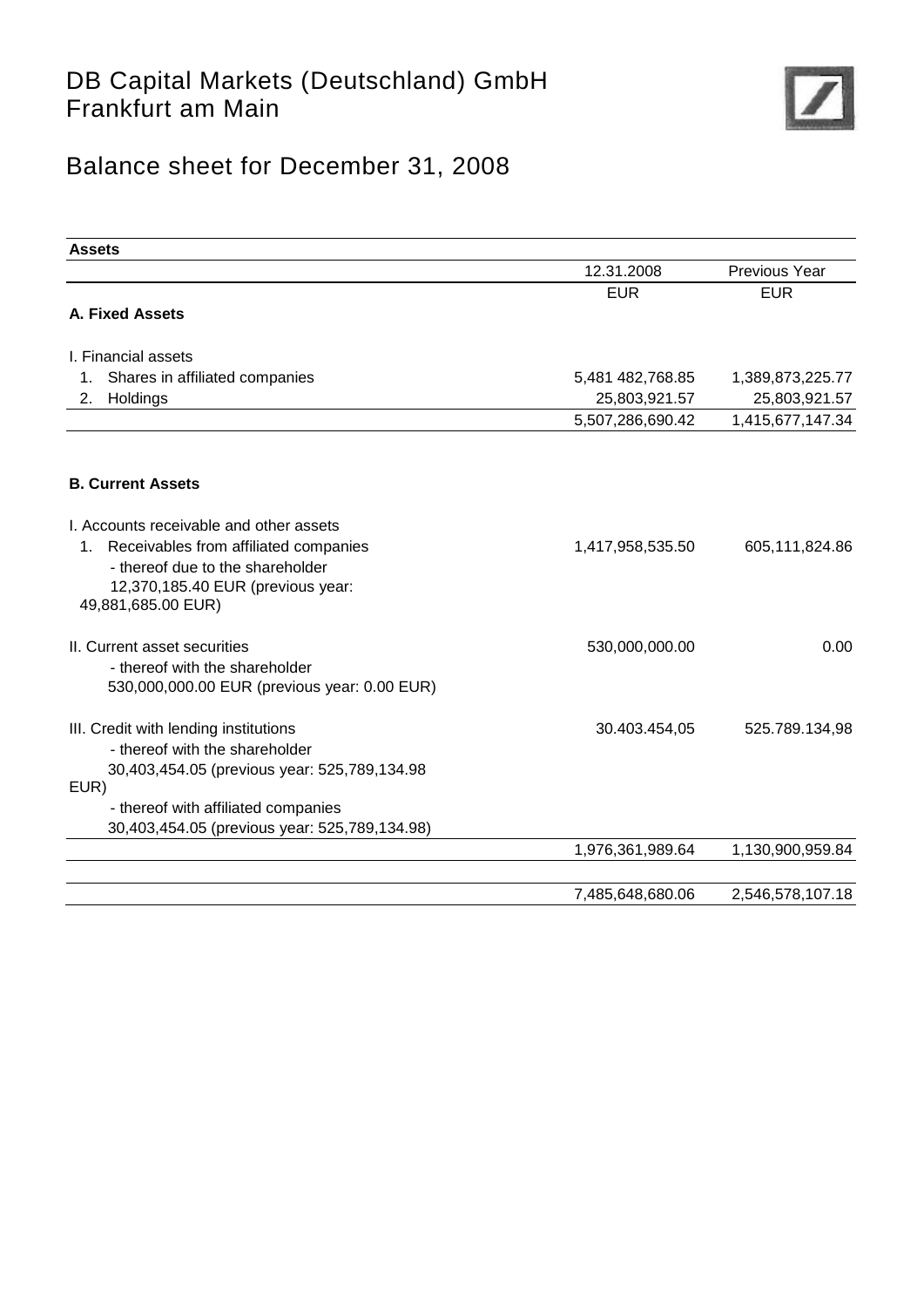

# Balance sheet for December 31, 2008

|                                                                                                                                                                                                                                                                                                                                                                                                     |                                      | <b>Liabilities</b>                 |
|-----------------------------------------------------------------------------------------------------------------------------------------------------------------------------------------------------------------------------------------------------------------------------------------------------------------------------------------------------------------------------------------------------|--------------------------------------|------------------------------------|
|                                                                                                                                                                                                                                                                                                                                                                                                     | 12.31.2008                           | Previous Year                      |
|                                                                                                                                                                                                                                                                                                                                                                                                     | <b>EUR</b>                           | <b>EUR</b>                         |
| A. Equity capital                                                                                                                                                                                                                                                                                                                                                                                   |                                      |                                    |
| 1. Subscribed capital                                                                                                                                                                                                                                                                                                                                                                               | 25,564.59                            | 25,564.59                          |
| II. Capital reserves                                                                                                                                                                                                                                                                                                                                                                                | 6,059,637,129.46                     | 2,019,573,500.00                   |
|                                                                                                                                                                                                                                                                                                                                                                                                     | 6,059,662,694.05                     | 2,019,599,064.59                   |
| <b>B. Provisions</b>                                                                                                                                                                                                                                                                                                                                                                                |                                      |                                    |
| 1. other provisions                                                                                                                                                                                                                                                                                                                                                                                 | 3,647,344.00                         | 2,929,903.70                       |
|                                                                                                                                                                                                                                                                                                                                                                                                     | 3,647,344.00                         | 2,929,903.70                       |
| <b>C. Liabilities</b><br>Liabilities relating to affiliated companies<br>1.<br>- thereof due to the shareholder<br>1,402,071,467.59 EUR (previous year:<br>489,464,635.58 EUR)<br>- thereof from deliveries and services<br>7,437.50 EUR (previous year: 2,975.00 EUR)<br>- with a residual maturity from that of up to one<br>year:<br>1,424,096,642.01 EUR (previous year:<br>524,049,138.89 EUR) | 1,422,338,642.01                     | 524,049,138.89                     |
|                                                                                                                                                                                                                                                                                                                                                                                                     | 1,422,338,642.01<br>7,485,648,680.06 | 524,049,138.89<br>2,546,578,107.18 |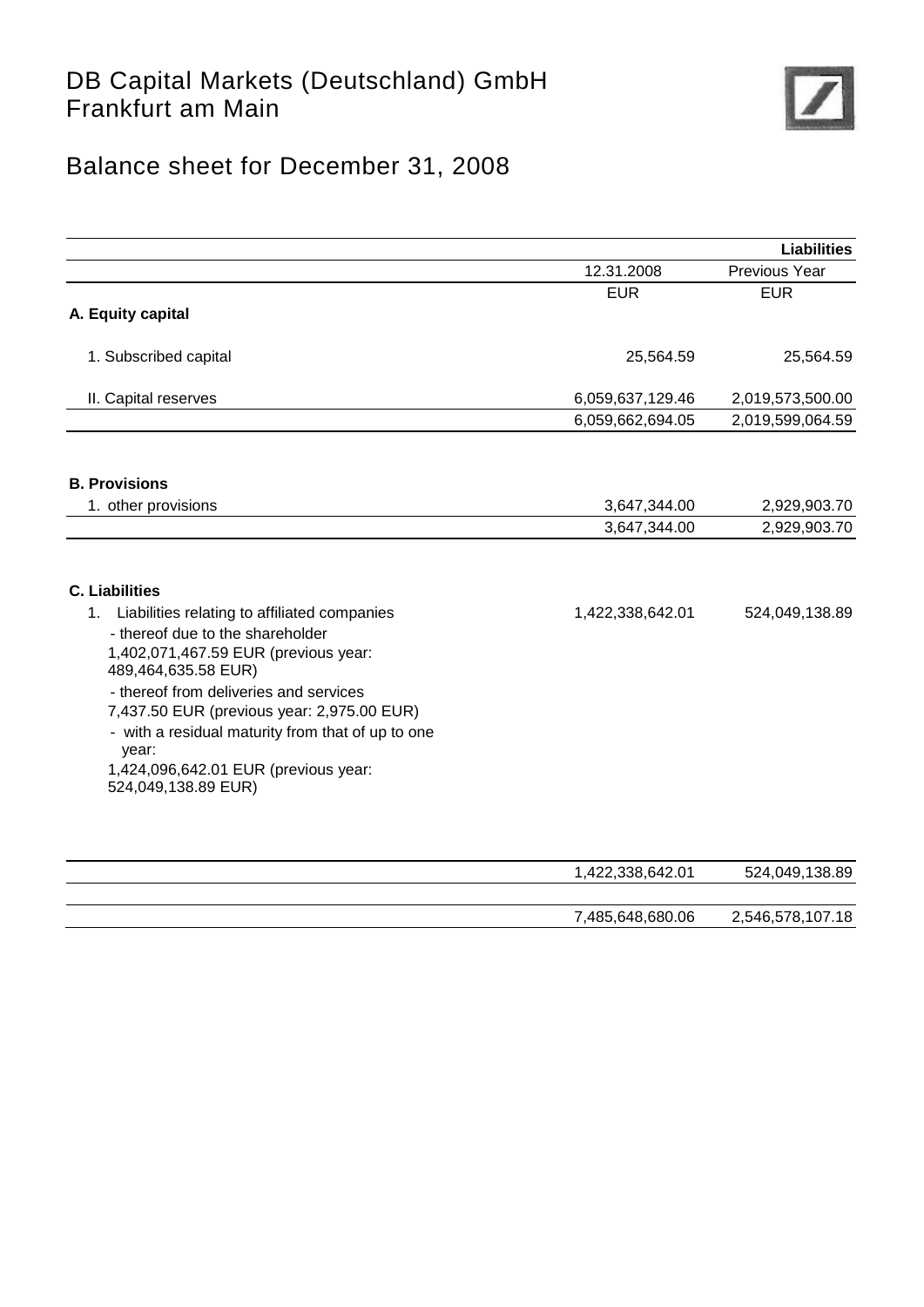

## Income statement for the period from January 1 through December 31 2008

|     |                                                                | 2008             | 2007           |
|-----|----------------------------------------------------------------|------------------|----------------|
|     |                                                                | <b>EUR</b>       | <b>TEUR</b>    |
| 1.  | Other operating income                                         | 20,212.38        | 91             |
| 2.  | Other operating expenditures                                   | 940,709.40       | 813            |
| 3.  | Earnings from profit-transfer agreements                       | 538,977,463.84   | 436,238        |
| 4.  | Earnings from Holdings                                         | 862,514,639.48   | 24,795         |
|     | of that from affiliated companies                              |                  |                |
|     | 862,514,639.48 EUR (in the previous year<br>24,794,715.16 EUR) |                  |                |
| 5.  | Other interest and similar revenues                            | 31,289,266.85    | 63,741         |
|     | of that from affiliated companies<br>$\blacksquare$            |                  |                |
|     | 31,289,266.85 (in the previous year 63,741,147.29<br>EUR)      |                  |                |
| 6.  | Depreciation of financial assets                               | 9,522,807.78     | $\Omega$       |
| 7.  | Interest and similar expenditures                              | 649.00           | $\overline{7}$ |
|     | - of that from affiliated companies                            |                  |                |
|     | 649.00 EUR (in the previous year 1,425.00 EUR)                 |                  |                |
| 8.  | Expenditure from assumptions of losses                         | 22,017,736.92    | 34,584         |
| 9.  | <b>Results of normal business activities</b>                   | 1,400,319,679.45 | 489,462        |
| 10. | Profits transferred based on profit-transfer agreements        | 1,400,313,467.59 | 489,462        |
|     | 11. Taxes on income and yield                                  | 6,211.86         | $\Omega$       |
|     | 12. Annual net income                                          | 0.00             | 0              |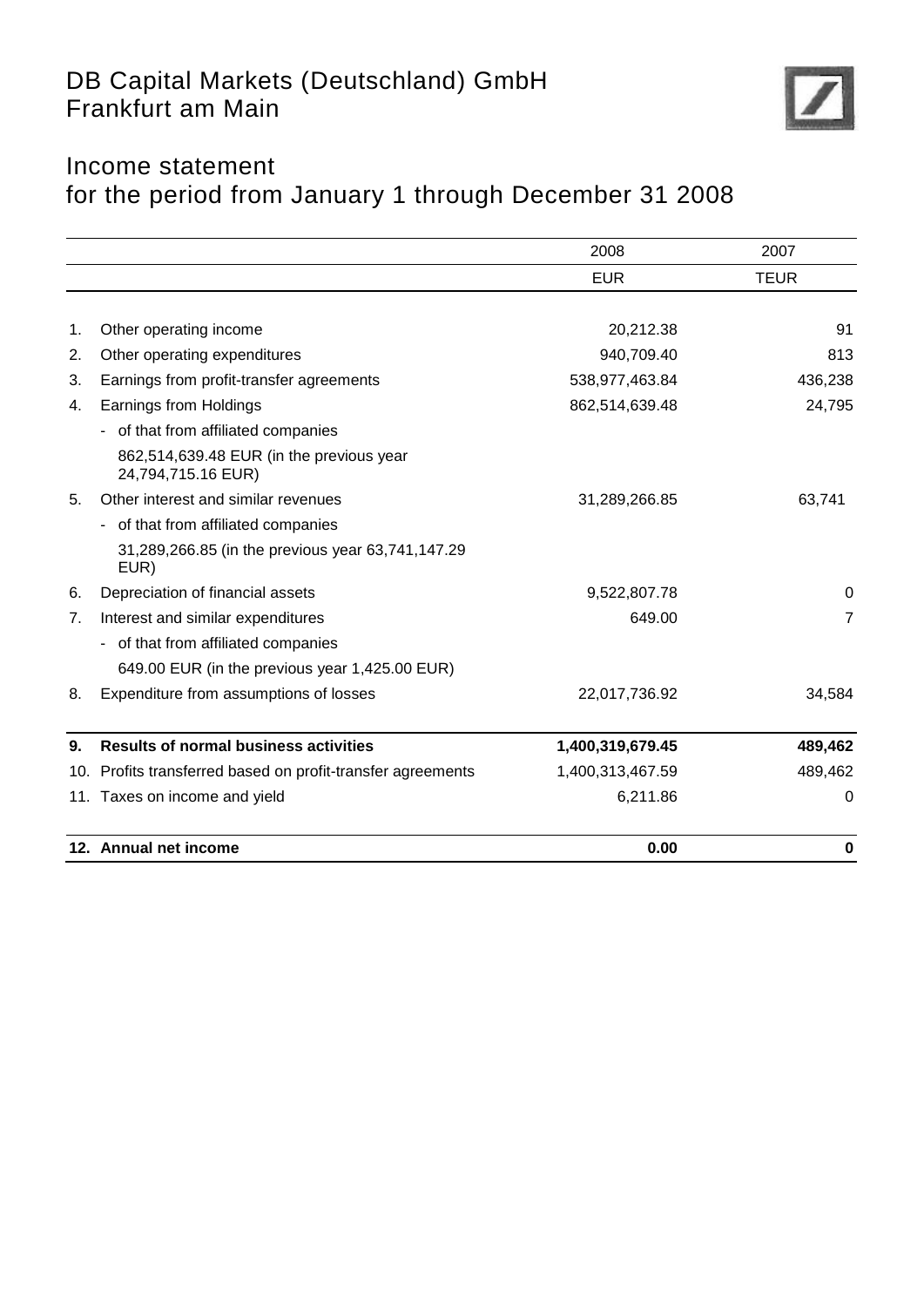## **DB Capital Markets (Deutschland) GmbH Frankfurt am Main APPENDIX to the Annual Financial Statement for December 31, 2008**

#### **1. Balance sheet and evaluation methods**

The year-end results for fiscal year 2008 were structured according to the specifications of the HGB [German Commercial Code] and the GmbH law. The total expenditure format is applied to the income statement.

DB Capital Markets (Deutschland) GmbH, Frankfurt am Main, is a small corporation in the sense of § 267 Para. 1 HGB [German Commercial Code]. Reliefs based on size, according to § 288 of the HGB [German Commercial Code], have been applied.

Financial assets are valuated at purchase costs. Depreciations to the lower fair value have been applied according to § 253 Para. 2 Sentence 3 of the HGB [German Commercial Code]. The current assets are carried in the balance sheet at face value. Depreciations to the lower fair value according to § 253 Para. 3 of the HGB [German Commercial Code] were not required.

The liabilities are estimated based on the repayment amounts. For contingent liabilities, reserves were created in the amount of the prospective claim.

#### **2. Notes to the balance sheet**

For the affiliated company purchased in fiscal year 2008, Deutsche Bank S.A./N.V. Brussels, in the amount of 7,765 TEUR, a value adjustment was made. Likewise value-adjusted, and specifically in the amount of 1,758 TEUR, was the subsidiary company DB Broker GmbH, Frankfurt am Main.

All accounts receivables have a residual term of up to one year.

From the affiliated company, DB New Ventures AG, Frankfurt am Main, in the context of a spinoff for admission on January 1, 2008, assets and total equity and liabilities were obtained in the amount of in the amount of 40,065 TEUR.

Guarantee agreements: As indirect parent company of the norisbank GmbH Berlin, DB Capital Markets (Deutschland) GmbH has committed to the Bundesverband deutscher Banken e.V. [Federal Association of German Banks e.V.], that it will indemnify the Association for all losses that accrue to the Association by means of its deposit guaranty fund in favor of the norisbank GmbH.

#### **3. Notes on the income statement**

The earnings from profit and loss transfer agreements contain the transfer of profits of the affiliated company CITAN Beteiligungsgesellschaft mbH [associated company], Frankfurt am Main, in the amount of 10,901 TEUR; of the HR Solutions GmbH, Frankfurt am Main, in the amount of 1,666 TEUR; of the Matura Asset Management Company [GmbH], Frankfurt am Main. in the amount of 186 TEUR; of the DWS Holding & Service Company GmbH, Frankfurt am Main, in the amount of 475,522 TEUR; of the Deutsche Asset Management International GmbH, Frankfurt am Main, in the amount of 39,791 TEUR; of the DB Kredit Service GmbH,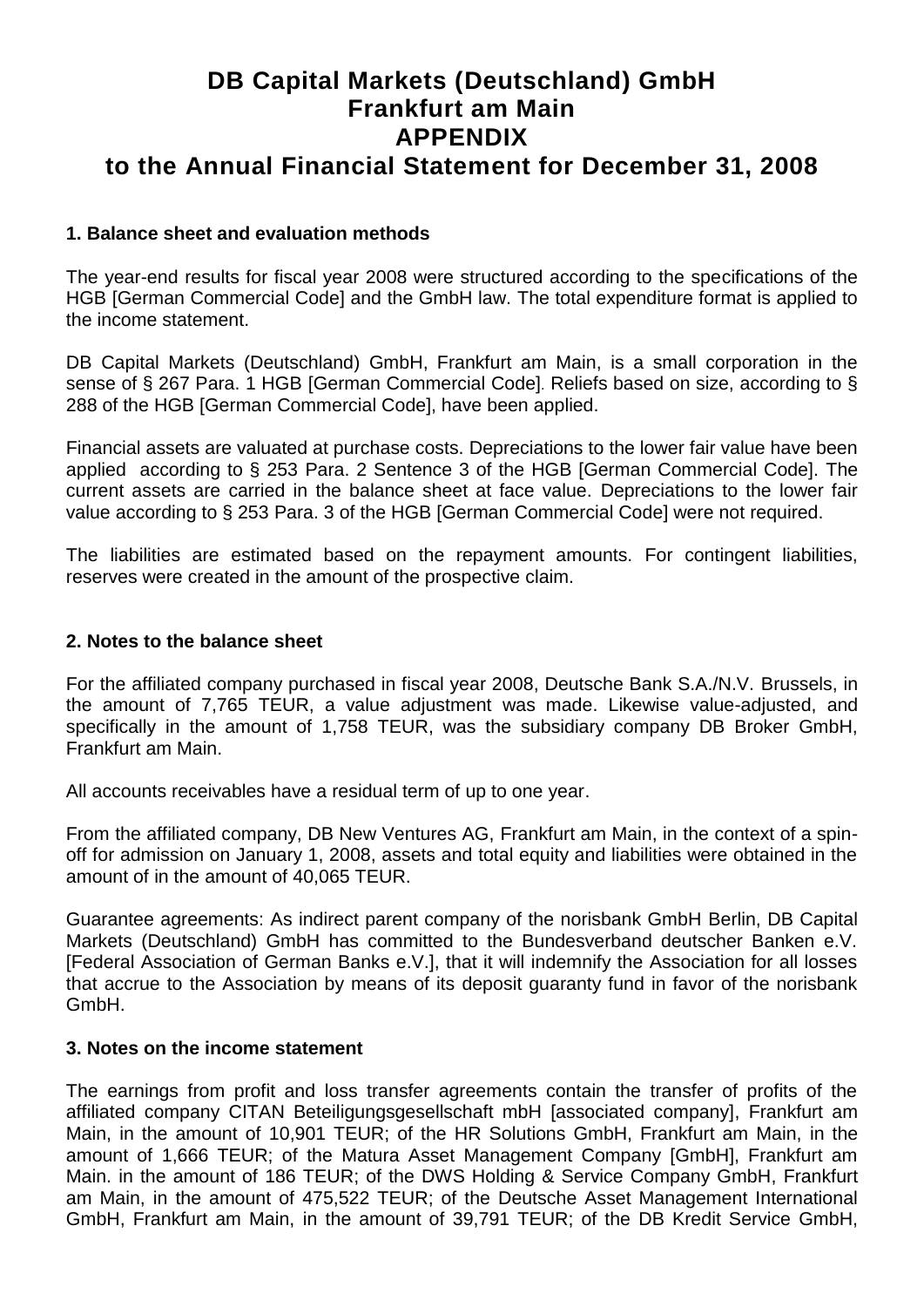Berlin, in the amount of 2,304 TEUR; of Konsul Inkasso GmbH, Essen, in the amount of 756 TEUR; of DB Broker GmbH, Frankfurt am Main, in the amount of 627 TEUR; of DB Print GmbH, Frankfurt am Main, in the amount of 2,071; of registrar services GmbH, Eschborn, in the amount of 3,852; of Deutsche Card Services GmbH, Cologne, in the amount of 684 TEUR; of the Emerald GmbH, Frankfurt am Main, in the amount of 616 TEUR; and the transfer of losses of the norisbank GmbH, Berlin, in the amount of 21,680 TEUR and the Deutsche Auskunftei Service GmbH, Hamburg, in the amount of 337 TEUR.

A dividend of the DWS Holding & Service GmbH, Frankfurt am Main, in the amount of 850,000 TEUR, is contained in the earnings from participations.

The depreciations on financial assets relate to the affiliated company newly acquired in 2008, Deutsche Bank SA./N.V., Brussels, in the amount of 7,765 TEUR, and the subsidiary company DB Broker GmbH, Frankfurt am Main, in the amount of 1,758 TEUR.

The reported profit from usual business activity in the amount of 1,400,320 TEUR is paid taking into account taxes on income and profits in the amount of 6 TEUR from the pre-organizational time to the sole shareholder Deutsche Bank AG, Frankfurt am Main, in the context of the existing profit and loss transfer agreement.

#### **4. Other Information**

#### Board of Managers

Henning Heuerding, Bank Official Deutsche Bank AG, Frankfurt am Main Stefan Larcher, Bank Official Deutsche Bank AG, Frankfurt am Main - until April 18, 2003 Dr. Marc Siemes, Bank Official Deutsche Bank AG, Frankfurt am Main Dr. Daniel Zapf, Bank Official Deutsche Bank AG, Frankfurt am Main - starting April 9, 2008

No fees were paid to members of the business management. Neither the managing directors nor the shareholder were granted loans in the fiscal year.

No personnel were employed in the fiscal year.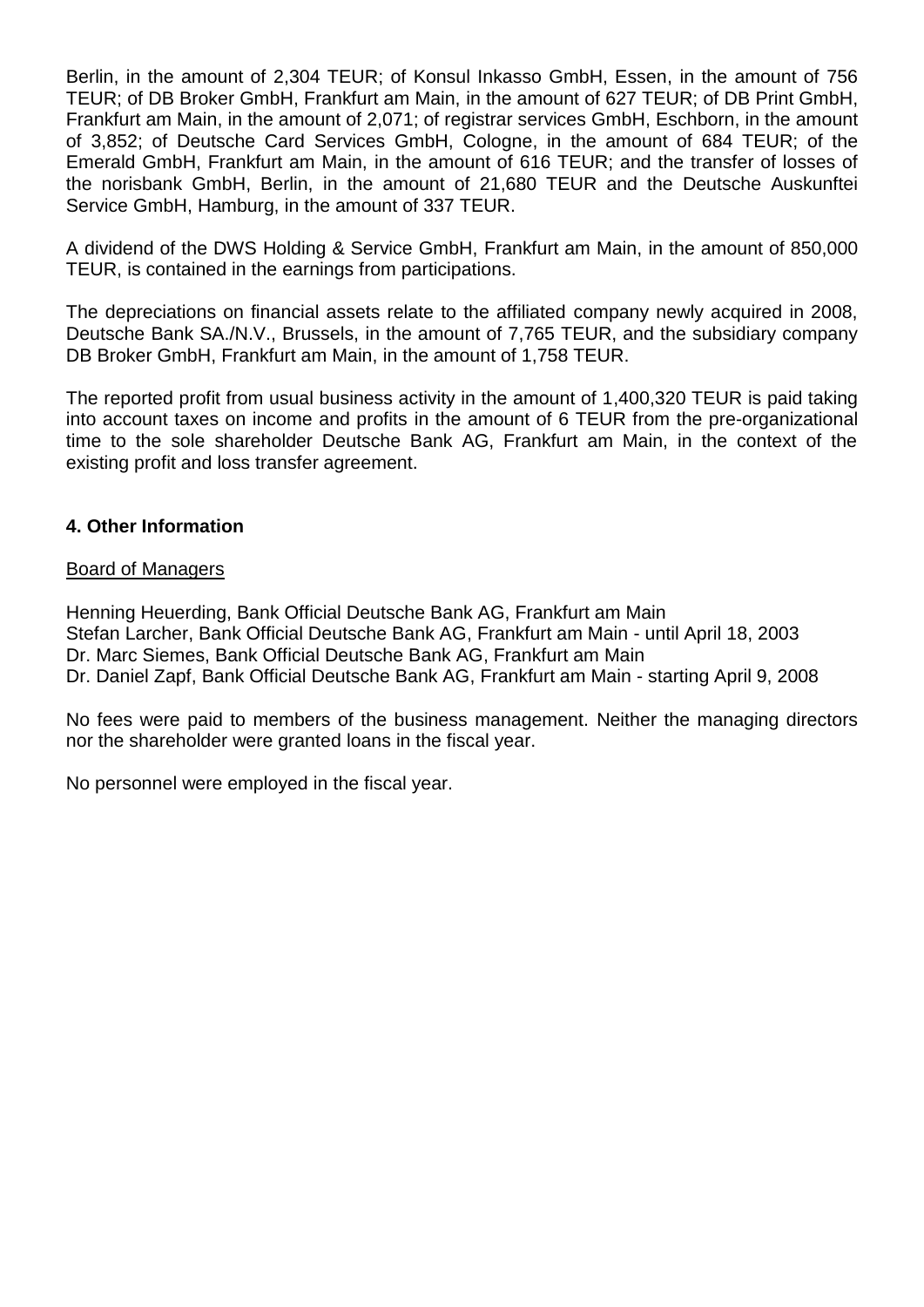As of 12.31.2008, the company has at least a fifth of the shares in the following companies (§ 285 No. 11 HGB):

| Organization                                                                                  | Capital<br>interest | Equity capital<br>12.31.2008<br>(EUR) | Result<br>2008<br>(EUR) |
|-----------------------------------------------------------------------------------------------|---------------------|---------------------------------------|-------------------------|
| Deutsche Bank Bauspar-Aktiengeseilschaft, Frankfurt a.M.                                      | 90%                 | 154,933,645.73                        | 13,905,154.98           |
| DB Consult Gesellschaft mbH, Frankfurt a.M.                                                   | 100%                | 3,509,787.16                          | 3,009,787.16            |
| CETO Beteiligungs Aktiengesellschaft, Frankfurt a.M (1)                                       | 100%                | 50,000.00                             | 368.87                  |
| CITAN Beteiligungsgesellschaft mbH, Frankfurt a.M. (2)                                        | 100%                | 156.575.000,00                        | 10.900.565,19           |
| DB HR Solutions GmbH, Frankfurt a.M. (2)                                                      | 100%                | 25,000.00                             | 1,665,969.72            |
| Matura Vermögensverwaltung GmbH, Frankfurt a.M. (2)                                           | 100%                | 800,050.70                            | 185,745.06              |
| DWS Holding & Service GmbH. Frankfurt a.M. (2)                                                | 100%                | 1,144,035,294.68                      | 854,235,590.27          |
| Deutsche Asset Management International GmbH, Frankfurt a.M. (2)                              | 100%                | 60,575,551.00                         | 39,791,414.23           |
| DB Kredit Service GmbH. Berlin (1)                                                            | 100%                | 25,200.00                             | 2,304,294.64            |
| Konsul Inkasso GmbH, Essen (1)                                                                | 100%                | 25,200.72                             | 756,081.61              |
| FETUM Beteiligungs Aktiengesellschaft, Frankfurt a.M. (1)                                     | 100%                | 50,000.00                             | 189.31                  |
| norisbank GmbH, Berlin (1)                                                                    | 100%                | 434,088,200.48                        | -21,680,324.96          |
| DB Broker GmbH, Frankfurt a.M. (2)                                                            | 100%                | 509,011.12                            | 627,620.66              |
| DB Print GmbH, Frankfurt a.M. (2)                                                             | 100%                | 1,525,000.00                          | 2,071,292.92            |
| registrar Services GmbH, Eschborn (2)                                                         | 100%                | 134,297.36                            | 3,851,551.43            |
| Emerald GmbH, Frankfurt am Main (2)                                                           | 100%                | 4,000,025,300.00                      | 616,103.43              |
| Deutsche Card Service GmbH, Cologne (2)                                                       | 100%                | 2,525,000.00                          | 684,080.58              |
| Deutsche Auskunftei Service GmbH, Hamburg (2)                                                 | 100%                | 25,000.00                             | -337,376.92             |
| NILA Beteiligungs GmbH, Frankfurt a.M. (2)                                                    | 100%                | 25,000.00                             | $-35.04$                |
| NERGE Beteiligungs GmbH, Frankfurt a.M. (2)                                                   | 100%                | 25,000.00                             | 133.41                  |
| Fincasa Hipotecaria, S.A. de C.v*. Sociedad Financiera de Objeto<br>Limitado, Mexico City (3) | 49%                 | 31,731,357.24                         | 5,343,306.29            |

- (1) Profit before profit-and-loss transfer. There is a control/subordination and profit-and-loss transfer agreement with DS Capital Markets (Germany) GmbH.
- (2) Profit before profit-and-loss transfer. There is a profit-and-loss transfer agreement with DB Capital Markets (Germany) GmbH.
- (3) The conversion of the equity capital and the 2007 operating result (last available numbers) was done at the market price on the reporting date ( $1 \in = 19.45930$ )

Deutsche Bank AG, Frankfurt am Main, is the sole shareholder of DB Capital Markets (Deutschland) GmbH, Frankfurt am Main. Since January 1, 1992, there has been an integrated inter-company relationship to Deutsche Bank AG, in the context of which DB Capital Markets (Germany) GmbH is financially, economically and organizationally integrated into Deutsche Bank AG. To supplement this agreement, the participants entered into a profit-and-loss transfer agreement.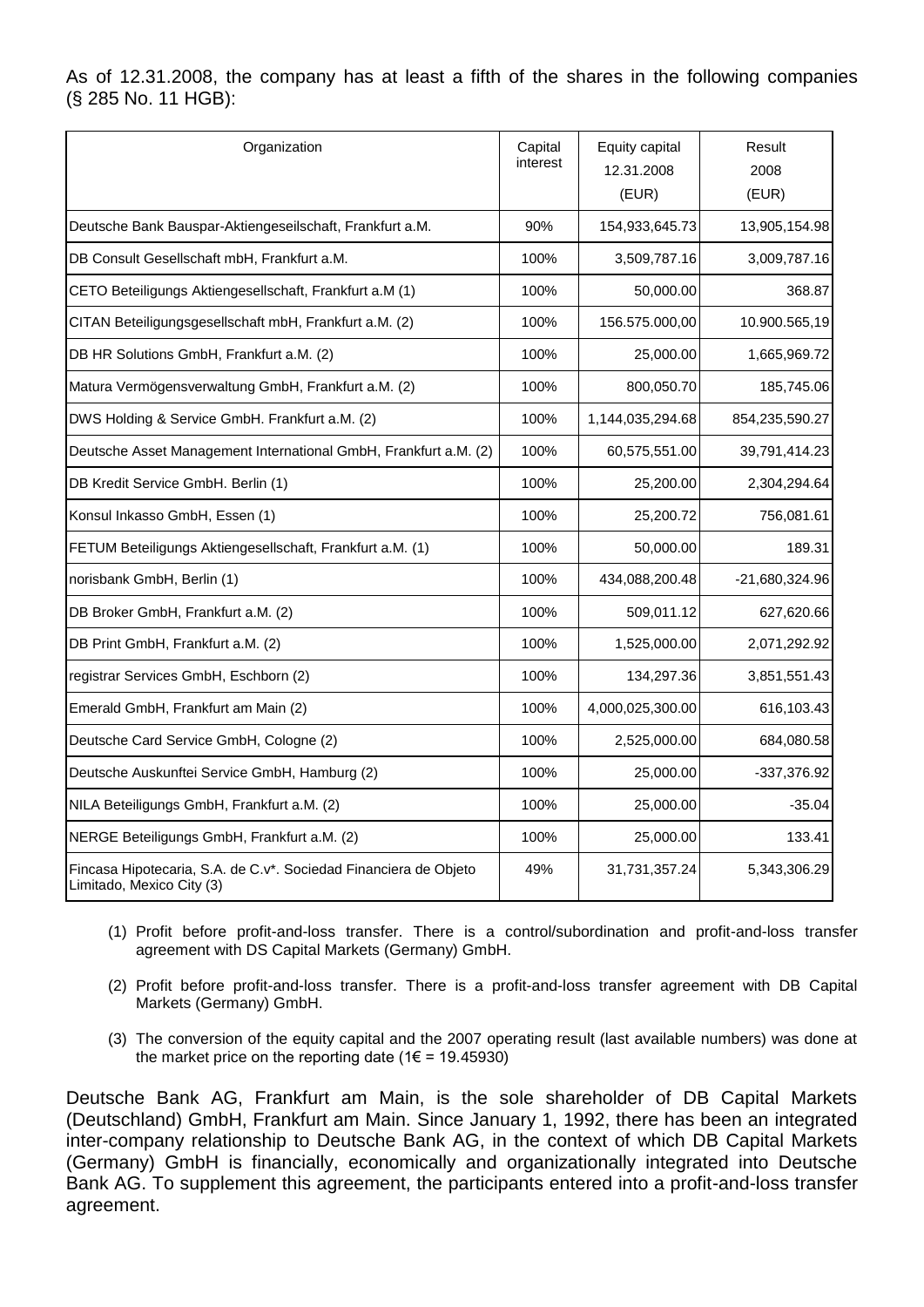According to § 291 HGB, a consolidated financial statement will not be prepared by DB Capital Markets (Deutschland) GmbH, since DB Capital Markets (Deutschland) GmbH and the participations it holds in affiliated companies will be entered in the consolidated financial statement of Deutsche Bank AG.

Deutsche Bank AG (Commercial Register of the District Court of Frankfurt am Main, HRB [German Commercial Code] 30000) prepared an exempting consolidated financial statement on 12.31.2008 according to the International Financial Reporting Standards (IFRS). The consolidated financial statement will be published in the electronic Bundesanzeiger (Federal Gazette).

> Frankfurt am Main, 11.26.2009 Board of Managers

(Henning Heuerding) (Dr. Marc Siemes) (Dr. Daniel Zapf)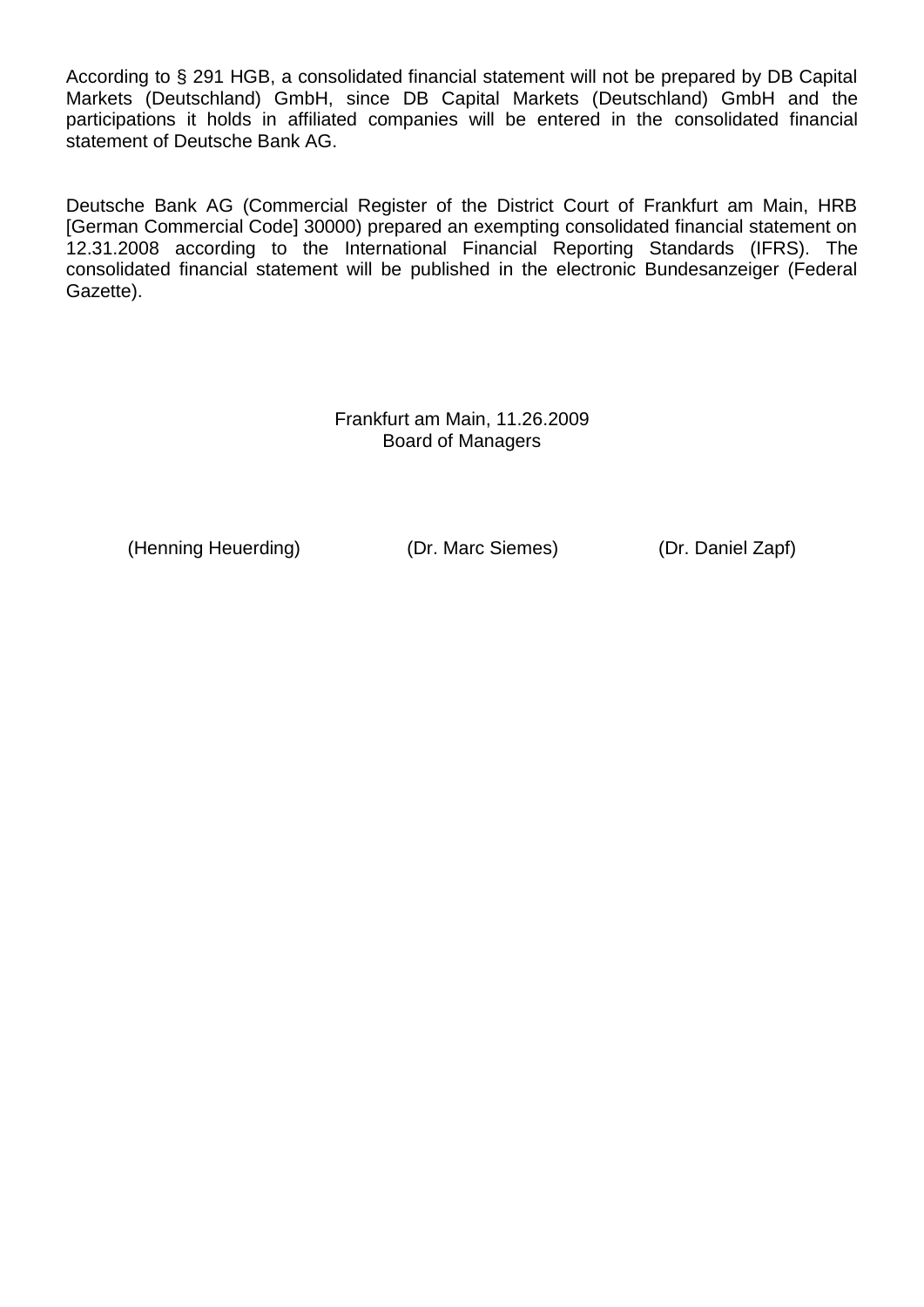### Auditor's report

To DB Capital Markets (Deutschland) GmbH, Frankfurt am Main

We have audited the financial statements, comprising the balance sheet, the profit and loss accounts as well as the appendix – together with the bookkeeping system of DB Capital Markets (Germany) GmbH, Frankfurt am Main for the financial year from January 1 through December 31, 2008. The accounting and compilation of the annual financial statement per German commercial regulations is the responsibility of the company's board of management. It is our job to express an opinion on the annual financial statements, together with the bookkeeping system based on the audit that we conducted.

We have conducted our year-end audit per §317 HGB [German Commercial Code] with observance of the German guidelines for a regular audit as determined by the Institut der Wirtschaftsprüfer (IDW) [German Institute of Auditors]. Accordingly, the audit is to be planned and carried out so that any inaccuracies and violations, which could have a considerable impact on the picture of the company's assets, finances and earnings situation presented in the yearend report publication, will be identified with sufficient certainty observing the Principles of Sound Accounting. In determining the audit procedures, we considered our knowledge of the business and economic and legal background of the company as well as the expectations concerning possible errors. Within the framework of the audit, the effectiveness of the internal control system for accounting reporting as well as the documentation for the statements in accounting and the year-end results are evaluated, predominately based on spot checks. The audit includes evaluation of the applied accounting methods, evaluation of the basic assessments of the board of management, as well as appraisal of the overall picture presented by the year-end report. We believe that our audit provides a reasonable basis for our opinion.

Our audit has not led to any objections.